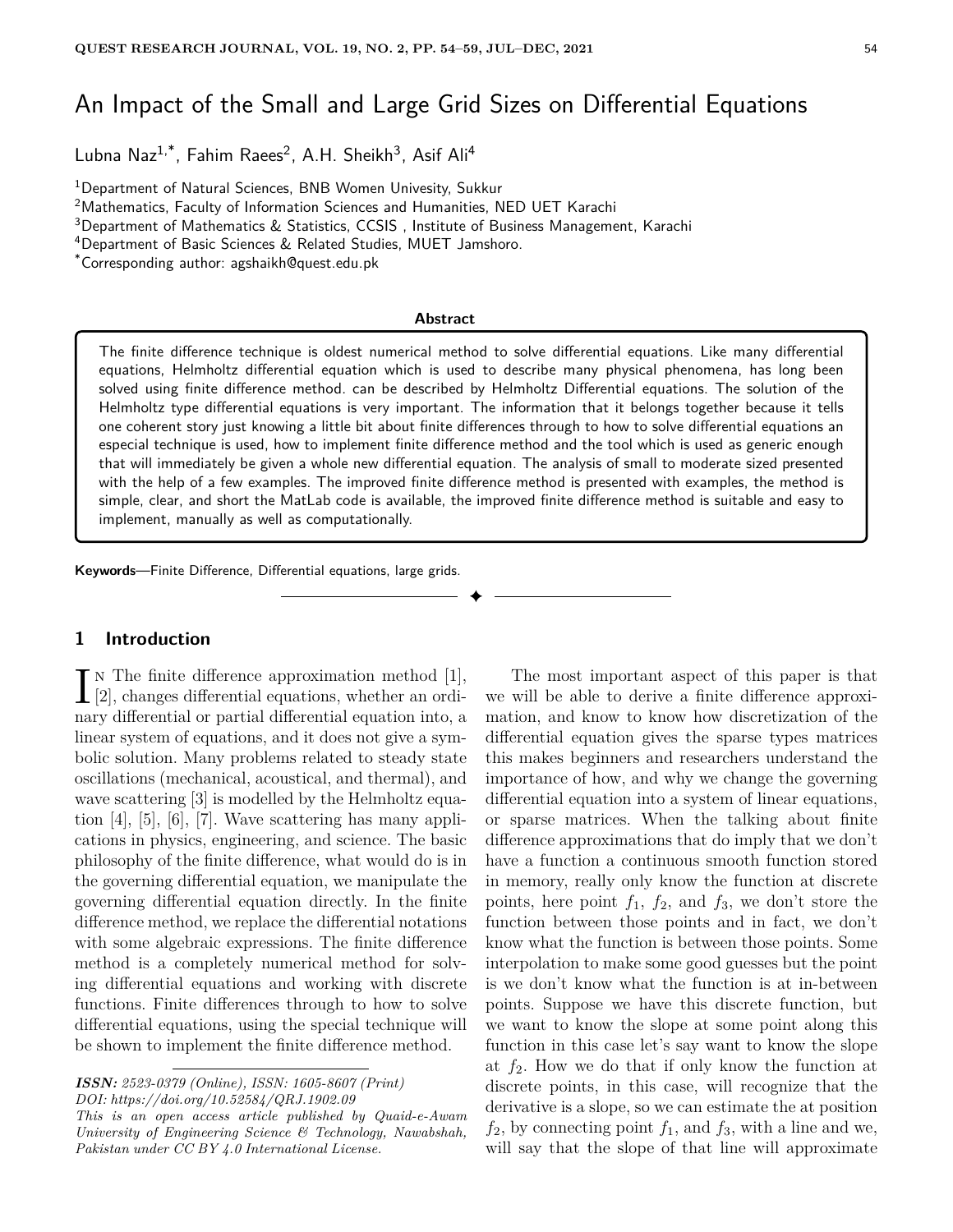the slope the true slope at  $f_2$ , and the reason we do that is that our points  $f_1$ , and  $f_3$  are symmetrically surrounding the point  $f_2$ , and the slope connecting points *f*<sup>1</sup> and *f*3, which is rise over run how much is our rise it is  $f_3 - f_1$  and our run that's the span between  $x_1$ , and  $x_3$ , so it's just  $2\Delta x$ , where  $\Delta x$ , is the increment just from  $x_1$ , and  $x_2$ .

$$
f'(x_2) = \frac{rise}{run} = \frac{f_3 - f_1}{2\Delta x} \tag{1}
$$

Similarly the derivatives  $f'(x)$  for at remaining different points  $x_1, x_3, x_4$  and  $x_5$  will be

$$
f'(x_1) = \frac{rise}{run} = \frac{f_2 - f_0}{2\Delta x}
$$

$$
f'(x_3) = \frac{rise}{run} = \frac{f_4 - f_2}{2\Delta x}
$$

$$
f'(x_4) = \frac{rise}{run} = \frac{f_5 - f_3}{2\Delta x}
$$

$$
f'(x_5) = \frac{rise}{run} = \frac{f_6 - f_4}{2\Delta x}
$$

This technique is difficult when considering several points, which is usual practice to get accurate solution of the differential equations in that case above method will be cumbersome, to be incorporated, we need to change strategy;



Fig. 1: Centre Difference Technique Presented at a point *f*<sup>2</sup>

# **2 First Order Derivatives**

Using Taylor's theorem, the second order Central Difference Approximations (CDA) to first and second derivatives at the interior mesh point  $(i,j)$  are:

$$
(\frac{\partial f}{\partial x})_{i,j} = \frac{f_{i+1,j} - f_{i-1,j}}{2h} + O(h^2)
$$

$$
(\frac{\partial f}{\partial y})_{i,j} = \frac{f_{i,j+1} - f_{i,j-1}}{2k} + O(k^2)
$$

Construct a square matrix so that it premultiplies a vector, we get a vector containing the first order partial derivative. We would like to figure out what the square matrix looks when premultiply F, get another column vector that if we multiply would see the derivative of F that is, in this case, the first-order derivative.



Fig. 2: The derivative of a function goemetricaly presented at any prescribed point

| J2<br>?<br>5<br>-5 |  | $f_2-f_0$<br>つか<br>$3 - i$<br>$-t_2$<br>$5 - f_3$<br>2/<br>$\overline{x}$ |
|--------------------|--|---------------------------------------------------------------------------|
|--------------------|--|---------------------------------------------------------------------------|

The approach by writing a large blank matrix equation, where our derivative matrix is what we are calling it, that is what goes in the blank matrix such that we pre-multiply column vector F we get the derivative, here we notice that right hand side is the answer, we have to find out the blank matrix.

$$
\begin{bmatrix} 0 & 1 & 0 & 0 & 0 \ -1 & 0 & 1 & 0 & 0 \ 0 & -1 & 0 & 1 & 0 \ 0 & 0 & -1 & 0 & 1 \ 0 & 0 & 0 & -1 & 0 \ \end{bmatrix} \begin{bmatrix} f_1 \\ f_2 \\ f_3 \\ f_4 \\ f_5 \end{bmatrix} = \begin{bmatrix} \frac{f_2 - f_0}{2\Delta x} \\ \frac{f_3 - f_1}{2\Delta x} \\ \frac{f_4 - f_2}{2\Delta x} \\ \frac{f_5 - f_3}{2\Delta x} \\ \frac{f_6 - f_4}{2\Delta x} \end{bmatrix} \quad (2)
$$

Dealing with a finite difference, we have to keep in mind and keep control, the first is the positioning of the points from which the finite-difference approximation is calculated, in this case, the more densely they are packed usually the more accurate, we can estimate our function or one of its derivatives, but of course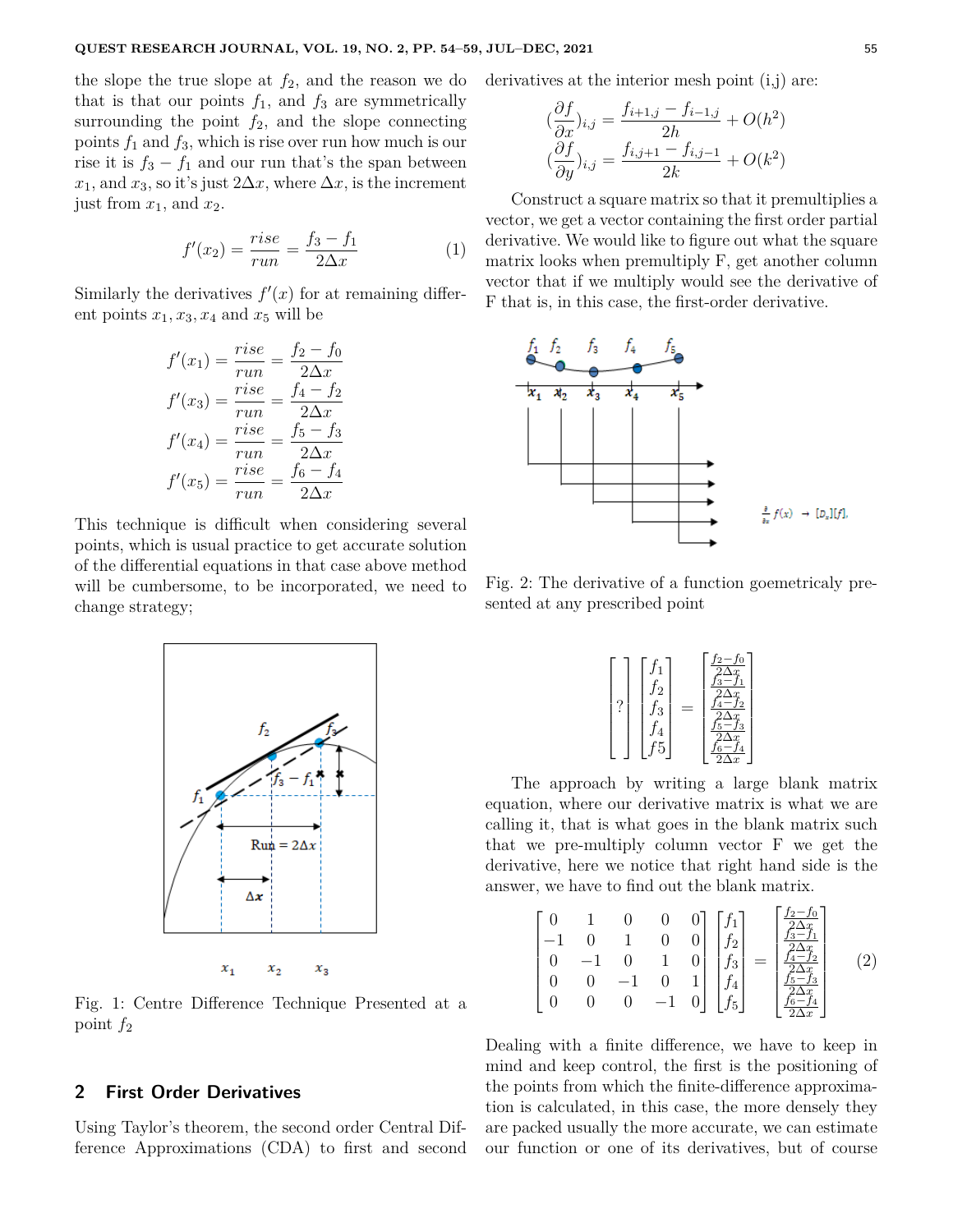that's more calculation so there is a typical trade-off, we can improve our accuracy but it requires more calculations which probably requires more memory more simulation time. In finite difference, the next thing which is also extremely important is the knowledge of where we are evaluating our finite difference, and we could choose to evaluate the finite difference. It is also important that, finite differences when we are using them when we are deriving them we need to have a good knowledge of the distribution of points from which we are calculating the finite difference and where that finite difference is calculating the derivative or interpolating the function.

# **3 Problem & Approximating Derivative Using Finite Differences**

Another way to solve the ODE boundary value problems is the finite difference method, where we can use finite difference formulae at evenly spaced grid points to approximate the differential equations. This way, we can transform a differential equation into a system of algebraic equations to solve. In the finite difference method, the derivatives in the differential equation are approximated using the finite difference formulae. We can divide the interval of [a,b] into n equal subintervals of length h as presented.

We consider a differential equation

$$
\frac{d^2y}{dx^2} - 3\frac{dy}{dx} + 2y = 0 \ \ 0 \le x \le 5 \tag{3}
$$

with boundary conditions

$$
y(0) = 1, \ y'(5) = 5.
$$
 (4)

Using the standard finite difference method, we can write differential Equation (3) as

$$
\frac{y(x + \Delta x) - 2y(x) + y(x - \Delta)}{\Delta x^2}
$$
  
- 3
$$
\frac{y(x + \Delta x) - y(x - \Delta x)}{\Delta x} + 2y(x) = 0
$$
 (5)

Conveniently, the finite difference equation can be written in terms of array indices and this will take the form

$$
\frac{y_{i+1} - 2y_i + y_{i-1}}{\Delta x^2} - 3 \frac{y_{i+1-y_{i-1}} 2\Delta x}{+} 2y_i = 0.
$$
 (6)

This makes it easier to implement for computational purpose;

$$
\left(\frac{1}{\Delta x^2} + \frac{3}{2\Delta x}\right) y(i-1) + \left(2 - \frac{2}{2\Delta x^2}\right) y_i
$$

$$
+ \left(\frac{1}{\Delta x^2} - \frac{3}{2\Delta x}\right) y(i+1) = 0. \tag{7}
$$



Fig. 3: A 1-D line divided into 10 equal sub-intervals

Now different cases are considered with two different types of boundary conditions and different grid sizes to compare the solutions at different grid sizes.

#### **3.1 Case-I**

The grid spacing is denoted by  $\Delta x$ . The size is taken as  $N = 11$ , which is illustrated in Figure 1. For this choice,  $\Delta x$  can be written as

$$
\Delta x = \frac{(x_b - x_a)}{N - 1} = \frac{(5 - 0)}{(11 - 1)} = 0.5,
$$

substituting  $\Delta x = 0.5$  into the finite difference equation Equation 7 which gives

$$
\left(\frac{1}{0.5^2} + \frac{3}{(2(0.5))}\right) y(i-1) + \left(2 - \frac{2}{0.5^2}\right) y_i
$$

$$
+ \left(\frac{1}{0.5^2} - \frac{3}{(2(0.5))}\right) y(i+1) = 0 \qquad (8)
$$

and

$$
7y(i-1) - 6y_i + y(i+1) = 0.
$$
 (9)

We have to solve our differential Equation 9, this is a simple differential equation, so we have to write, once in every point on the grid, we have eleven points, which are given

$$
\begin{cases}\ny_0 = 1 & 7y_3 - 6y_4 + y_5 = 0 \\
7y_1 - 6y_2 + y_3 = 0 | 7y_4 - 6y_5 + y_6 \\
7y_2 - 6y_3 + y_4 = 0 & 7y_5 - 6y_6 + y_7 = 0\n\end{cases}
$$
\n
$$
\begin{cases}\n7y_6 - 6y_7 + y_8 = 0 & 7y_9 - 6y_{10} + y_{11} + 0 \\
7y_7 - 6y_8 + y_9 = 0 | \\
7y_8 - 6y_9 + y_{10} = 0 & y_{11} = 5\n\end{cases}
$$
\n
$$
(11)
$$

and Matrix form will be

| ī.             | 0  | 0    | 0    | 0    | 0    | 0    | 0            | 0    | 0            | 0              | $y_{1}$     | $\vert$ 1 |   |     |
|----------------|----|------|------|------|------|------|--------------|------|--------------|----------------|-------------|-----------|---|-----|
| 7              | -6 | 1    | 0    | 0    | 0    | 0    | 0            | 0    | 0            | 0              | $y_{2}$     |           | 0 |     |
| $\bf{0}$       | 7  | $-6$ | 1    | 0    | 0    | 0    | 0            | 0    | 0            | 0              | $y_{3}$     |           | 0 |     |
| $\mathbf 0$    | 0  | 7    | $-6$ | 1    | 0    | 0    | 0            | 0    | 0            | 0              | $y_4$       |           | 0 |     |
| 0              | 0  | 0    | 7    | $-6$ | 1    | 0    | 0            | 0    | 0            | 0              | $y_{5}$     |           | 0 |     |
| 0              | 0  | 0    | 0    | 7    | $-6$ | 1    | 0            | 0    | 0            | 0              | $y_{6}$     | =         | 0 |     |
| $\bf{0}$       | 0  | 0    | 0    | 0    | 7    | $-6$ | $\mathbf{1}$ | 0    | 0            | 0              | $y_{7}$     |           | 0 |     |
| $\mathbf 0$    | 0  | 0    | 0    | 0    | 0    | 7    | $-6$         | 1    | 0            | 0              | $y_{8}$     |           | 0 |     |
| 0              | 0  | 0    | 0    | 0    | 0    | 0    | 7            | $-6$ | 1            | 0              | $y_{\circ}$ |           | 0 |     |
| 0              | 0  | 0    | 0    | 0    | 0    | 0    | 0            | 7    | $-6$         | $\overline{1}$ | $y_{10}$    |           | 0 |     |
| $\overline{0}$ | 0  | 0    | 0    | 0    | 0    | 0    | $\bf{0}$     | 0    | $\mathbf{0}$ |                | $y_{11}$    |           | 5 | 12) |

Solving the matrix equation will give the solution

$$
(y_1, y_2, y_3, y_4, y_5, y_6, y_7, y_8, y_9, y_{10}, y_{11})
$$
  
= (1.0, 1.6, 2.5, 3.9, 6.3, 10.0, 15.7, 24.1, 35.1, 41.8, 5.0).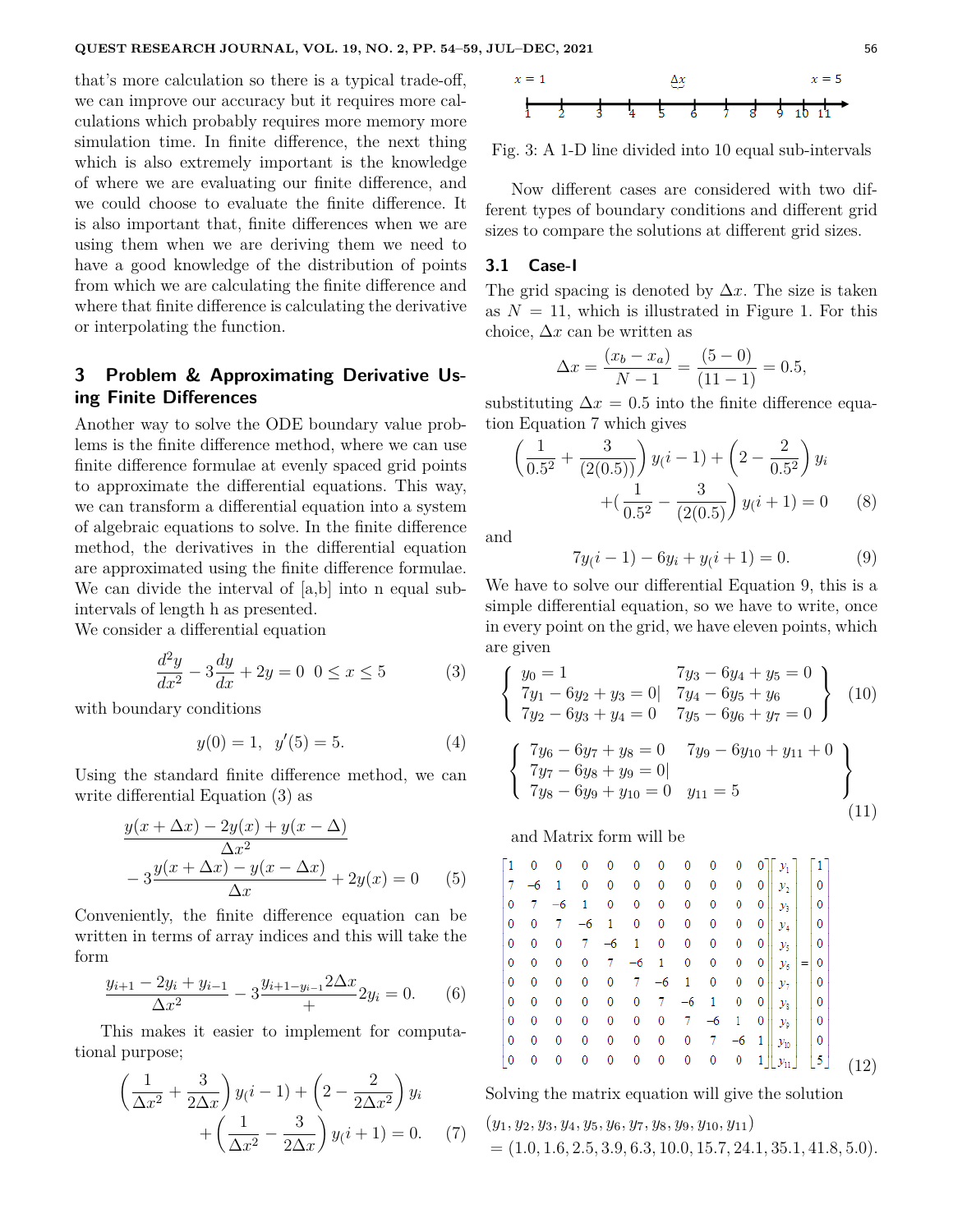# **4 Improved Finite Difference Scheme**

The last one is simpler because we had a simple differential equation it does get more complicated and tedious especially, multiple coupled sets of differential equations or pde to solve, so it should be in a manner, that could implement on MatLab code, working it is rather specific to solve that single equation, this new method is much more generic, and can rapidly solve different differential equations or different sets of differential equations, for the small to moderate size problem, this is an approved way of implementing the finite difference method

$$
y(x) = [y], d/(dx)y(x) = [D_x], d^2/(dx^2)y(x) = [D_x^2]
$$
\n(13)

Equation 13 takes form;

$$
[D_x^2][y] - 3[D_x][y] + 2[y] = 0 \tag{14}
$$

The unknown function of x becomes column vector, and everything operating y becomes a square matrix, term by term, and write everything in matrix form, above Equation 14 is the matrix form of an equation, but we want to write in terms of a standard form that is  $AX = B$ , for that

$$
([D_x^2] - 3[D_x] + 2I)[y] = 0.
$$
 (15)

Standard form is

$$
[A][y] = 0,\t(16)
$$

where

$$
[A] = ([D_x^2] - 3[D_x] + 2I). \tag{17}
$$

This is a way to calculate the square matrix A the sum is an algebraic combination of three matrices, with all same size matrices, what we have to do we will change Equation 17 into one line MatLab code i.e.

$$
[A] = ([D_x^2] - 3[D_x] + 2I) = DX2 - 3DX + 2I.
$$
 (18)

This equation is so generic, this becomes very simple and rapid to change this matrix for any differential equation, we are solving we would just change it as one line of code, and that's neat. Here in this method, we start direct matrix Equation 18,

 $\sim$  2222222222

(19)

The Equation 19 is matrix equation, and boundary values are not discretized in the matrix, so the matrix is simply a raw matrix equation in standard form. We have to incorporate boundary values, the first thing we want to do is the 1st and last rows, these are the areas where we want to force all the values zero, which means we are throwing out the finite difference equation that had written for the 1st and the 11th point, we just throw them out, and make them all zeros, after that we will go into the same rows, and we put a 1 (one) in the diagonal position, then we will go to the last column which had all zeros will insert our boundary values that is the first point we are forcing value 1, and then the last point forcing a value of 5.

$$
\begin{bmatrix}\n1 & 0 & 0 & 0 & 0 & 0 & 0 & 0 & 0 & 0 \\
7 & -6 & 1 & 0 & 0 & 0 & 0 & 0 & 0 & 0 \\
0 & 7 & -6 & 1 & 0 & 0 & 0 & 0 & 0 & 0 \\
0 & 0 & 7 & -6 & 1 & 0 & 0 & 0 & 0 & 0 \\
0 & 0 & 0 & 7 & -6 & 1 & 0 & 0 & 0 & 0 \\
0 & 0 & 0 & 0 & 7 & -6 & 1 & 0 & 0 & 0 \\
0 & 0 & 0 & 0 & 0 & 7 & -6 & 1 & 0 & 0 \\
0 & 0 & 0 & 0 & 0 & 0 & 7 & -6 & 1 & 0 \\
0 & 0 & 0 & 0 & 0 & 0 & 7 & -6 & 1 & 0 \\
0 & 0 & 0 & 0 & 0 & 0 & 0 & 0 & 0 & 0 \\
0 & 0 & 0 & 0 & 0 & 0 & 0 & 0 & 0 & 0 \\
0 & 0 & 0 & 0 & 0 & 0 & 0 & 0 & 0 & 0 \\
0 & 0 & 0 & 0 & 0 & 0 & 0 & 0 & 0 & 0 \\
0 & 0 & 0 & 0 & 0 & 0 & 0 & 0 & 0 & 0\n\end{bmatrix}\n\begin{bmatrix}\ny_1 \\
y_2 \\
y_3 \\
y_4 \\
y_5 \\
y_6 \\
y_1 \\
y_2 \\
y_3 \\
y_4\n\end{bmatrix} = \begin{bmatrix}\n1 \\
0 \\
0 \\
0 \\
0 \\
0 \\
0 \\
0 \\
0 \\
0 \\
0 \\
0 \\
0\n\end{bmatrix}
$$
\n(20)

$$
(y_1, y_2, y_3, y_4, y_5, y_6, y_7, y_8, y_9, y_{10}, y_{11})
$$
  
= (1.0, 1.6, 2.5, 3.9, 6.3, 10.0, 15.7, 24.1, 35.1, 41.8, 5.0)

#### **4.1 Case-II**

In this case, the grid size is chosen as  $\Delta x = 0.25$ . Solving the Equation $(06)$ , so let us solve this using  $N = 21$  uniform grid points, and spacing  $\Delta x$  then;

$$
\Delta x = \frac{(x_b - x_a)}{(N - 1)} = \frac{(5 - 0)}{(21 - 1)} = 0.25,
$$

substituting  $\Delta x = 0.25$  into the finite difference equation Equation(8), which gives

$$
\left(\frac{1}{(0.25)^2} + \frac{3}{2(0.25)}\right) y(i-1) + \left(2 - \frac{2}{(0.25)^2}\right) y_i
$$

$$
+ \left(\frac{1}{(0.25)^2} - \frac{3}{2(0.25)}\right) y(i+1) = 0 \tag{21}
$$

$$
22y_{i-1} - 30y_i + 10y_{i+1} = 0 \tag{22}
$$

We have to solve the same differential equation with Equation 21, boundary values so we have simple to write down the finite difference. Equation 22, once in every point on the grid, we have twenty one points, this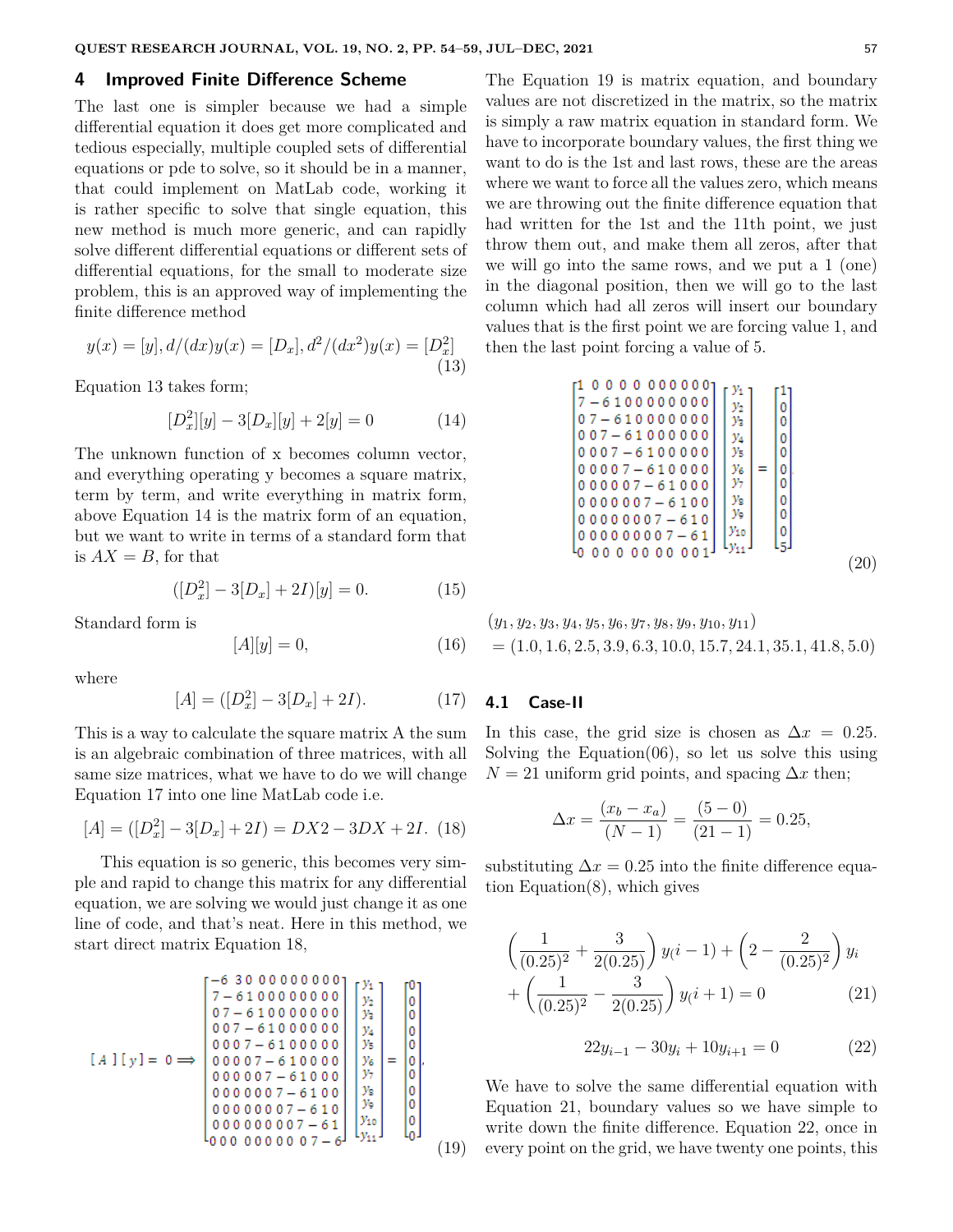is the sort of raw standard matrix in which boundary value is not present given.



# **4.2 Case-III**

In this case, the boundary values  $y(0)=1$  and  $y(5)=2.5$ are chosen in addition to the grid size  $\Delta x = 0.125$ . This grid-size is illustrated in Figure 4.

$$
x = 1
$$
  
\n $x = 2.5$   
\n $x = 2.5$   
\n $x = 2.5$   
\n $x = 2.5$   
\n $x = 2.5$   
\n $x = 2.5$   
\n $x = 2.5$   
\n $x = 2.5$ 

Fig. 4: The 1-D line divided into 20 equal sub-intervals

For solving the Equation 06 on grid using  $N=21$ ; we have

$$
\Delta x = (x_b - x_a)/(N - 1) = (2.5 - 0)/(21 - 1) = 0.125
$$

Substituting  $\Delta x = 0.125$  into the finite difference equation Equation $(8)$ , which gives

$$
(1/(0.125)^{2} + 3/(2.(0.125)))y(i - 1) + (2 - 2/(0.125)^{2})y_{i}
$$

$$
+ (1/(0.125)^{2} - 3/(2.(0.125)))y(i + 1) = 0
$$
(24)

and

$$
38y(i-1) - 63y_i + 26y(i+1) = 0 \tag{25}
$$



# **4.3 Cale-IV**

The different boundary values  $y(0)=1$  "and"  $y(1)=1$ are considered in addition to the grid size  $\Delta x = 0.05$ .

| $x = 0$ |  |  |  |  |  |  | Δx |                                                       |  |  |  |  |  |  | $x = 1$ |  |  |  |  |  |
|---------|--|--|--|--|--|--|----|-------------------------------------------------------|--|--|--|--|--|--|---------|--|--|--|--|--|
|         |  |  |  |  |  |  |    |                                                       |  |  |  |  |  |  |         |  |  |  |  |  |
|         |  |  |  |  |  |  |    | 1 2 3 4 5 6 7 8 9 10 11 12 13 14 15 16 17 18 19 20 21 |  |  |  |  |  |  |         |  |  |  |  |  |

Fig. 5: The 1-D line divided into 20 equal sub-intervals

Solving the Equation 06, so let us solve this using N=21 uniform grid points, and spacing ∆*x* then;

$$
\Delta x = (x_b - x_a)/(N - 1) = (1 - 0)/(21 - 1) = 0.05,
$$

substituting  $\Delta x = 0.05$  into the finite difference equation Equation(8), which gives

$$
(1/(0.05)^{2} + 3/(2.(0.05)))y(i - 1) + (2 - 2/(0.05)^{2})y_{i}
$$
  
+  $(1/(0.05)^{2} - 3/(2.(0.05)))y(i + 1) = 0$  (27)

$$
215y(i-1) - 399y_i + 185y(i+1) = 0 \qquad (28)
$$